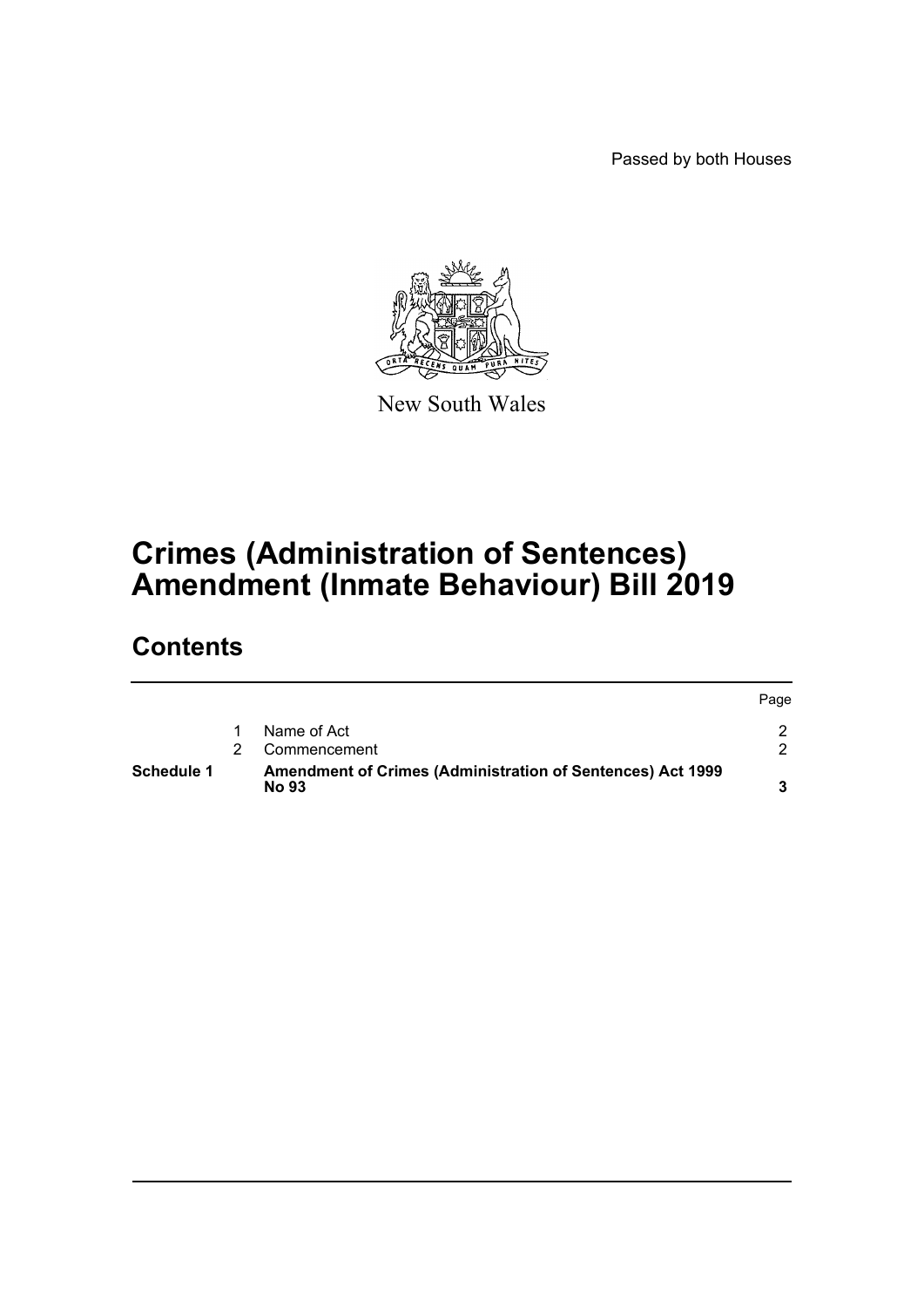*I certify that this public bill, which originated in the Legislative Assembly, has finally passed the Legislative Council and the Legislative Assembly of New South Wales.*

> *Clerk of the Legislative Assembly. Legislative Assembly, Sydney,* , 2019



New South Wales

# **Crimes (Administration of Sentences) Amendment (Inmate Behaviour) Bill 2019**

Act No , 2019

An Act to amend the *Crimes (Administration of Sentences) Act 1999* in relation to behaviour management policies and withdrawable privileges provided to inmates.

*I have examined this bill and find it to correspond in all respects with the bill as finally passed by both Houses.*

*Assistant Speaker of the Legislative Assembly.*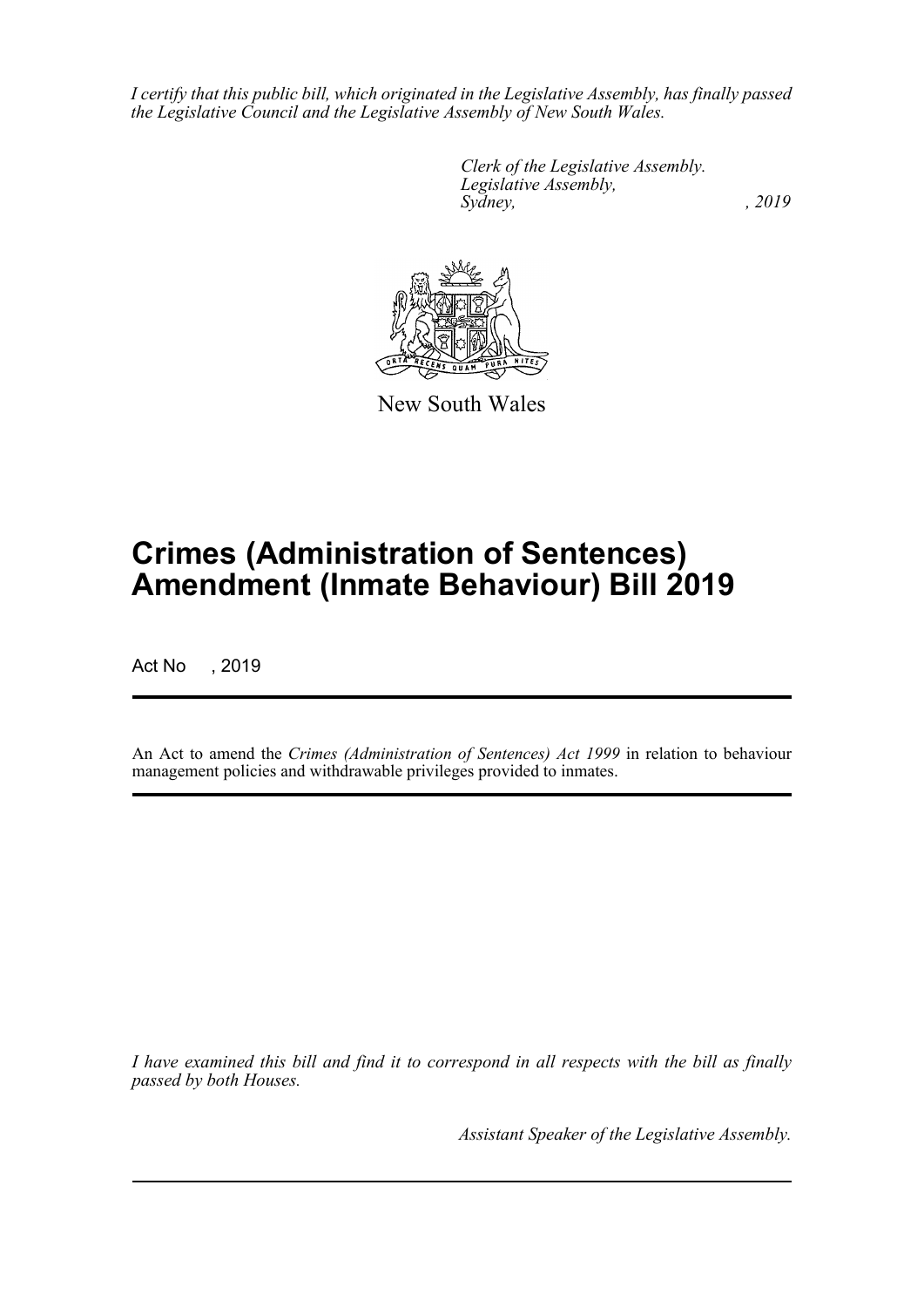#### <span id="page-2-0"></span>**The Legislature of New South Wales enacts:**

#### **1 Name of Act**

This Act is the *Crimes (Administration of Sentences) Amendment (Inmate Behaviour) Act 2019*.

#### <span id="page-2-1"></span>**2 Commencement**

This Act commences on the date of assent to this Act.